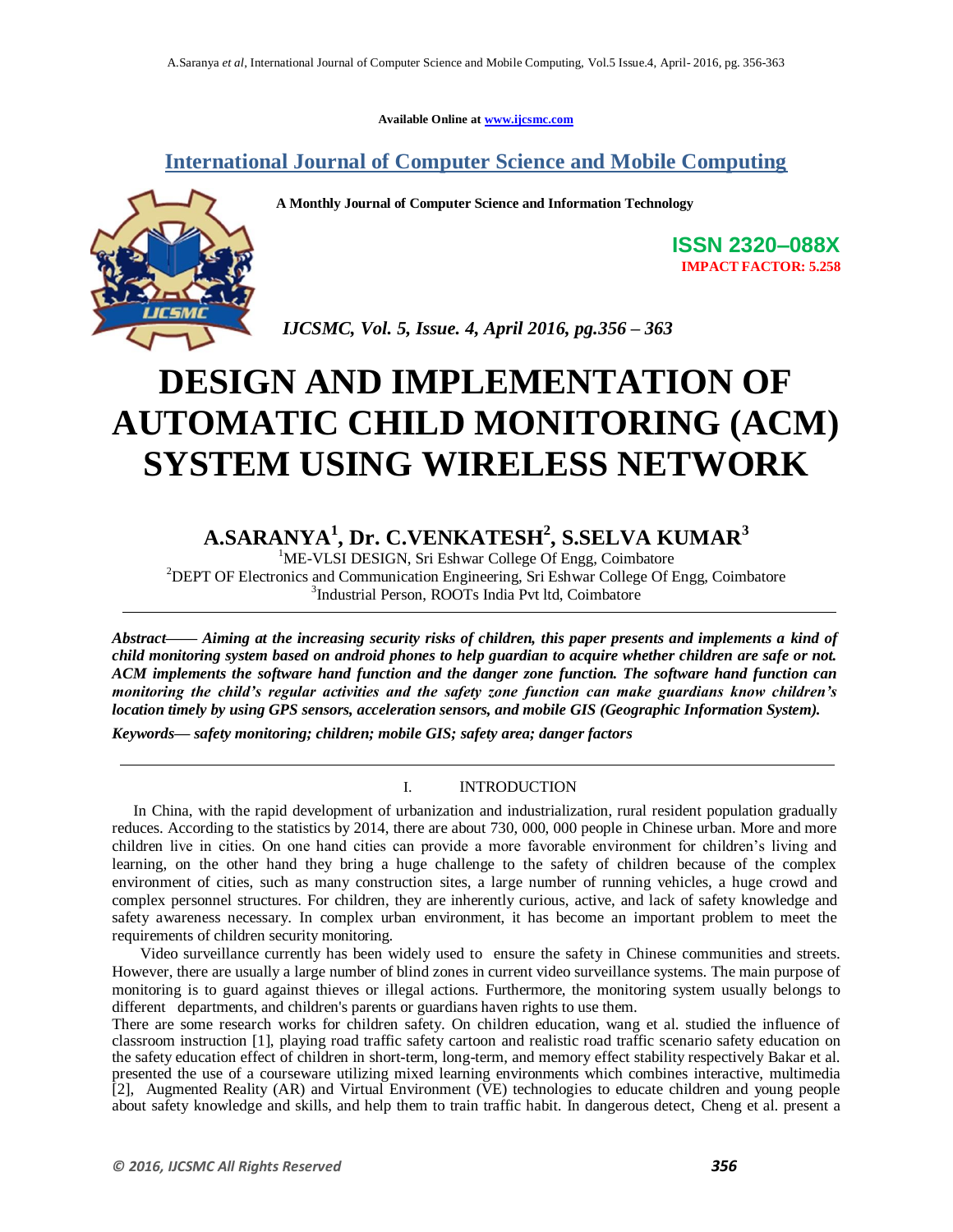method of detecting children in the rear of vehicles [3], it uses the attention mechanism called Attention which consists of a window generation and verification cascade of based on Frequency-Tuned Saliency, Variation-Optical-Flow Obstacle Detection and finally a parts-based classifier. Finn et al. propose the design of a car safety seat that offers temporary thermal protection for the occupant [4]. The safety seat can keep the temperature of children under the survivability thresholds in a closed parked vehicle for up to 95 minutes. Takata et al. modeled the activity area for children by using the object-oriented method [5]. They divided the children activity places into a variety of accident areas, and realizes a simulation prototype. After that, They studied the use of GPS and map for child tracking [6]. Parents can view the position of children on the fixed computer or PDA. Lin et al. combined RFID with images to locate the children's position in kindergartens [7], and this system can raise alarm to nursing staff when children are in dangerous area. The RFID labels have also a temperature acquisition function, so that the nursing staff can know the change of temperature of children timely. Saranya et al. uses the ARM processor [8], GSM and GPS chip, sound playback chip to constitute children devices. The main functions of these systems are to track the positions of children, and sent them to their parents and the control room. Besides, they also can measure and identify children crying, and sent to parents and schools to timely treatment. Mori et al. used the wireless nodes with calibrated location in the campus to build a Mesh network [9]. Zejun et al used the Bluetooth in mobile phones for communication. These mobile phones can gather into clusters, and one of mobile phone was selected as the cluster leader. The cluster leader communicated with tags as a representative, sent the IDs of group members of the tags in order to track the position of the clusters[10]. According to the monitoring requirements from children's guardians of children's activity scope and activity states, this paper designed and developed a mobile monitoring system based on the Android mobile phones. It uses the widely used intelligent mobile phone as the hardware platform, and has the advantages of low cost and ease of use. By using these systems, the guardians of children can view the children's positions and activity states, which help to ensure the safety of children in dailylife. The rest of this paper is organized as follows. Section II presents the system structure of ACM. Section III describes the implementation of the software hand function and the safety zone function. Experiments and analysis are given in sectionIV. Finally, this paper concludes with sectionV.

#### II. SYSTEMSTRUCTURE

ACM is mainly composed of three block functions of showing n Fig. 1, the child unit will be attached with the child dress, the school unit will be available in the school for the database maintenance of each and every student in the school and the home unit will be with the parents which is used to find the location of the child in a cases if the child is missed in some crowdie places like park, mall etc..,



The school unit block is explained in Fig.2, which maintain the child databases. It consists of RFID reader which is used to read the RFID card available with child. Only with this card the student availability is maintained.



Fig .2 block diagram of school unit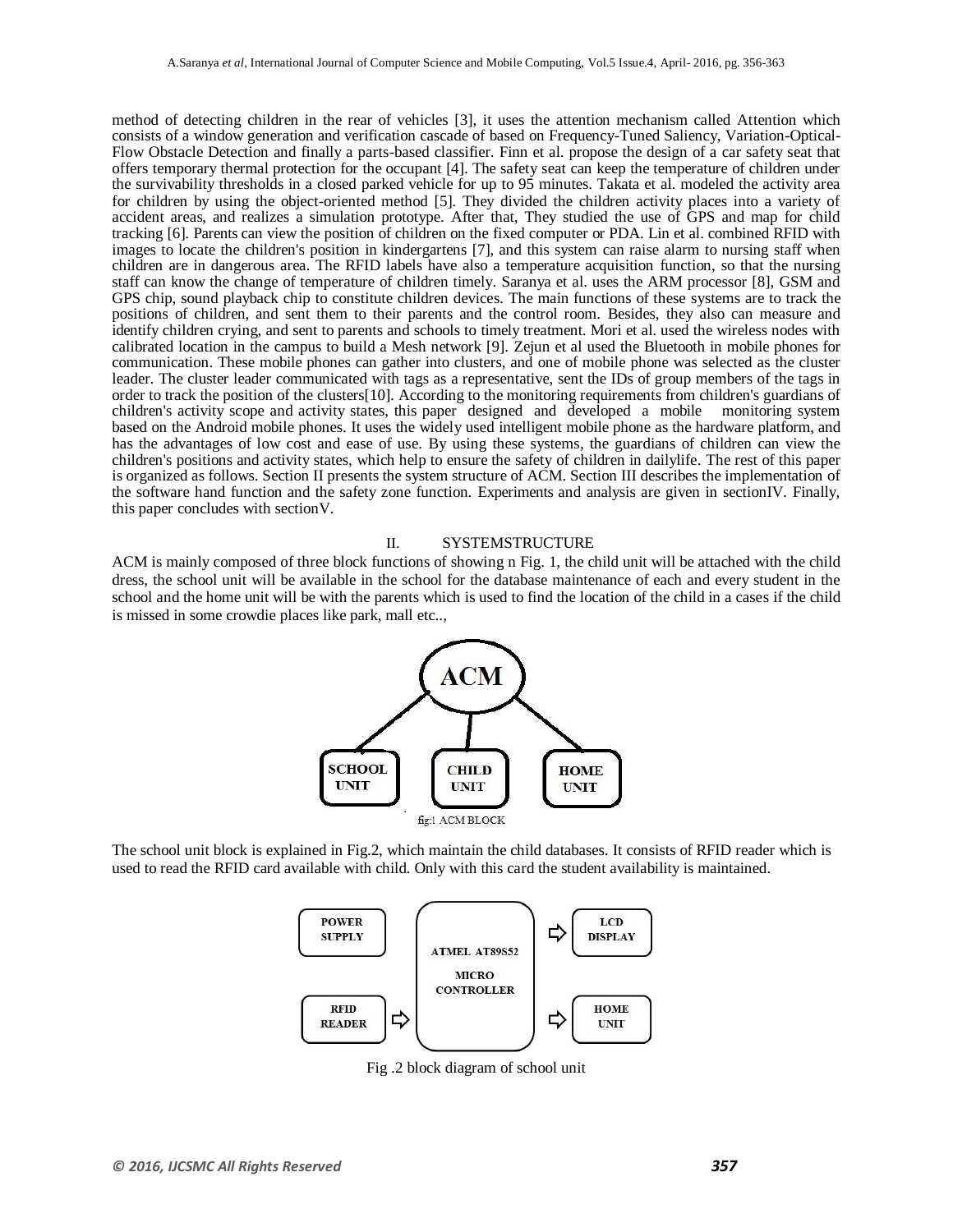

Fig. 3 block diagram of home unit

The home unit block is explained in Fig.3, which is available with the parents . It helps to activated the GPS module manually and find the location of the child ,if the child is being missed in any places.



#### Fig. 4 block diagram of child unit

The child unit is explained in Fig.4, which is attached with the child. It consists of RFID card, GPS module which is used to find the location of the child if the child is being missed in crowd areas like park, mall, shopping complexes, etc..,

#### III. HARDWARE SYSTEM DESIGN

#### *A.GPS*

GPS is a multiple–satellite based radio positioning system in which each GPS satellite transmits data that allows user to precisely measure the distance from the selected satellite to his antenna and to compute position, velocity and time parameters to high degree of accuracy[4]. GPS delivers with high sensitivity and accuracy with low power consumption. GPS module design is flexible to accommodate various RF interference.

TABLE 1

| <b>FEATURE OF GSM</b>  |               |  |  |
|------------------------|---------------|--|--|
| Parameters             | Description   |  |  |
| Chipset                | SiRFStar III  |  |  |
| Processor type         | ARM7          |  |  |
| TDMIChannels           | 20 receiver   |  |  |
| L1 frequency Protocol  | <b>NMEA</b>   |  |  |
| Outputprotocol message | GGA, GSA,     |  |  |
| Baud rate              | 4800/9600 bps |  |  |

#### *B.GSM*

The advantage of GSM is, its international roaming capability in over 100countries, improved battery life, efficient network design for less expensive System expansion, efficient use of spectrum advanced features such as short messaging and callerID, a wide variety of handsets and accessories, high stability mobile fax and data upto 9600 baud, Easy to use over air activation, and all account information is held in a smart card, which can be moved from hand set to hand set. The GSM module used in this project is SIM300 which offers all features mentioned above and serves as a medium between transmitter and receiver.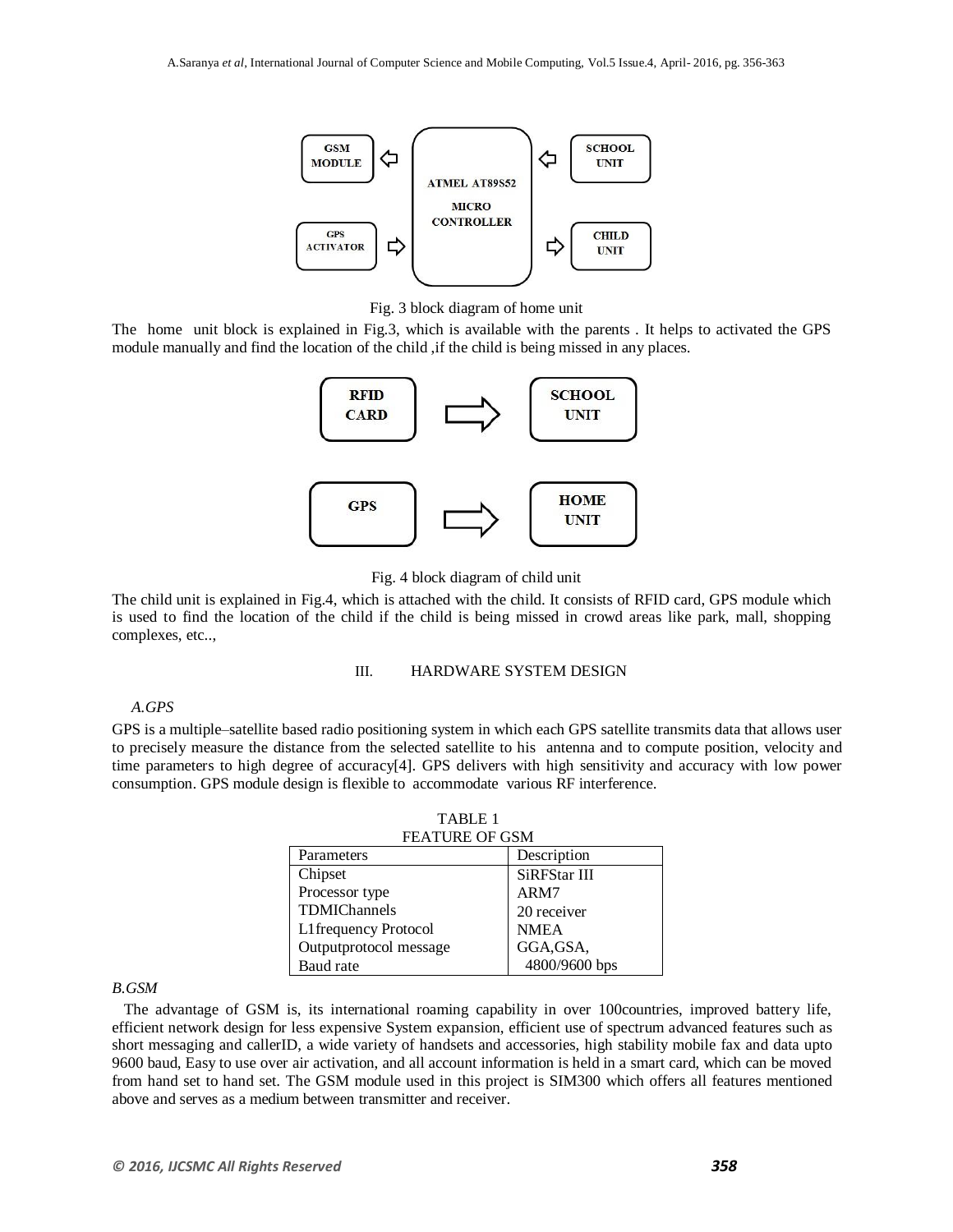#### *C. RADIO-FREQUENCY IDENTIFICATION (RFID)*

Radio-frequency identification (RFID) is the wireless use of [electromagnetic fields](https://en.wikipedia.org/wiki/Electromagnetic_field) to transfer data, for the purposes of automatically identifying and tracking tags attached to objects. The tags contain electronically stored information. Some tags are powered by [electromagnetic induction](https://en.wikipedia.org/wiki/Electromagnetic_induction) from magnetic fields produced near the reader. Some types collect energy from the interrogating radio waves and act as a passive transponder. Other types have a local power source such as a battery and may operate at hundreds of meters from the reader. Unlike a [barcode,](https://en.wikipedia.org/wiki/Barcode) the tag does not necessarily need to be within line of sight of the reader and may be embedded in the tracked object. RFID is one method for [Automatic Identification and Data Capture](https://en.wikipedia.org/wiki/Automatic_Identification_and_Data_Capture) (AIDC).

RFID tags are used in many industries. For example, an RFID tag attached to an automobile during production can be used to track its progress through the assembly line; RFID-tagged pharmaceuticals can be tracked through warehouses; and [implanting RFID microchip si](https://en.wikipedia.org/wiki/Microchip_implant_(animal))n livestock and pets allows positive identification of animals.

Since RFID tags can be attached to cash, clothing, and possessions, or implanted in animals and people, the possibility of reading personally-linked information without consent has raised serious privacy concerns.[\[2\]](https://en.wikipedia.org/wiki/Radio-frequency_identification#cite_note-Angell-2) These concerns resulted in standard specifications development addressing privacy and security issues. [ISO/IEC 18000](https://en.wikipedia.org/wiki/ISO/IEC_18000) and ISO/IEC 29167 use on-chip [cryptography](https://en.wikipedia.org/wiki/Cryptography) methods for untraceability, tag and reader [authentication,](https://en.wikipedia.org/wiki/Authentication) and over-the-air privacy. [ISO/IEC 20248](https://en.wikipedia.org/wiki/ISO/IEC_20248) specifies a [digital signature](https://en.wikipedia.org/wiki/Digital_signature) data structure for RFID and [barcodes](https://en.wikipedia.org/wiki/Barcodes) providing data, source and read method authenticity

A radio-frequency identification system uses *tags*, or *labels* attached to the objects to be identified. Two-way radio transmitter-receiver called interrogators or *readers* send a signal to the tag and read its response.

RFID tags can be either passive, active or battery-assisted passive. An active tag has an on-board battery and periodically transmits its ID signal. A battery-assisted passive (BAP) has a small battery on board and is activated when in the presence of an RFID reader. A passive tag is cheaper and smaller because it has no battery; instead, the tag uses the radio energy transmitted by the reader. However, to operate a passive tag, it must be illuminated with a power level roughly a thousand times stronger than for signal transmission. That makes a difference in interference and in exposure to radiation.

Tags may either be read-only, having a factory-assigned serial number that is used as a key into a database, or may be read/write, where object-specific data can be written into the tag by the system user. Field programmable tags may be write-once, read-multiple; "blank" tags may be written with an electronic product code by the user.

RFID tags contain at least two parts: an [integrated circuit](https://en.wikipedia.org/wiki/Integrated_circuit) for storing and processing information, modulating and [demodulating](https://en.wikipedia.org/wiki/Demodulation) a [radiofrequency](https://en.wikipedia.org/wiki/Radio-frequency) (RF) signal, collecting DC power from the incident reader signal, and other specialized functions; and an [antenna](https://en.wikipedia.org/wiki/Antenna_(radio)) for receiving and transmitting the signal. The tag information is stored in a non-volatile memory. The RFID tag includes either fixed or programmable logic for processing the transmission and sensor data, respectively.

An RFID reader transmits an encoded radio signal to interrogate the tag. The RFID tag receives the message and then responds with its identification and other information. This may be only a unique tag serial number, or may be product-related information such as a stock number, lot or batch number, production date, or other specific information. Since tags have individual serial numbers, the RFID system design can discriminate among several tags that might be within the range of the RFID reader and read them simultaneously.

#### **Readers**

 RFID systems can be classified by the type of tag and reader. A **Passive Reader Active Tag** (**PRAT**) system has a passive reader which only receives radio signals from active tags (battery operated, transmit only). The reception range of a PRAT system reader can be adjusted from  $1-2,000$  feet  $(0-600 \text{ m})^1$ , allowing flexibility in applications such as asset protection and supervision.

An **Active Reader Passive Tag** (**ARPT**) system has an active reader, which transmits interrogator signals and also receives authentication replies from passive tags.

An **Active Reader Active Tag** (**ARAT**) system uses active tags awoken with an interrogator signal from the active reader. A variation of this system could also use a Battery-Assisted Passive (BAP) tag which acts like a passive tag but has a small battery to power the tag's return reporting signal.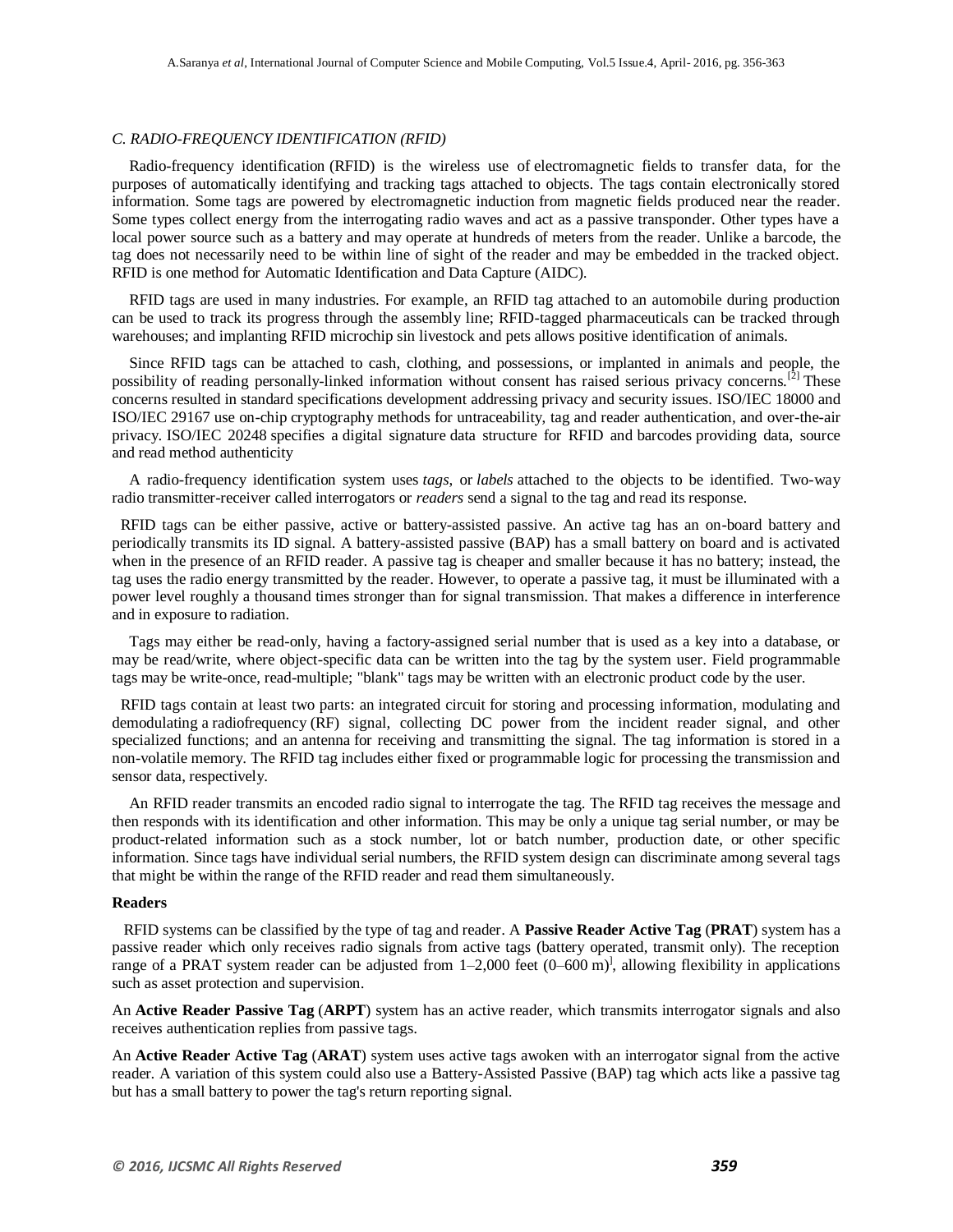Fixed readers are set up to create a specific interrogation zone which can be tightly controlled. This allows a highly defined reading area for when tags go in and out of the interrogation zone. Mobile readers may be hand-held or mounted on carts or vehicles.

#### *D. ATMEL MICROCONTROLLER (AT89S52)*

 The AT89S52 is a low-power, high-performance CMOS 8-bitmicrocontroller with 8K bytes of in-system programmable Flash memory. The device is manufactured using Atmel's high-density non volatile memory technology and is compatible with the industry-standard 80C51instruction set and pin out. The on-chip Flash allows the program memory to be reprogrammed in-system or by a conventional non volatile memory programmer By combining a versatile 8-bit CPU within-system programmable Flash on a monolithic chip, the Atmel AT89S52 is a powerful microcontroller which provides a highly-flexible and cost-effective solution to many embedded control applications.

The AT89S52 provides the following standard features: 8Kbytes of Flash, 256bytes of RAM, 32I/O lines, Watchdogtimer, two data pointers, three 16-bittimer/counters, a six-vector two-level interrupt architecture, a full duplex serial port, on-chip oscillator, and clock circuitry. In addition, the AT89S52 is designed with static logic for operation down to zero frequency and supports two software selectable power saving modes. The Idle Mode stops the CPU while allowing the RAM, timer/counters, serial port, and interrupt system to continue functioning. The Power-down mode saves the RAM contents but freezes the oscillator, disabling all other chip functions until the next interrupt or hardware reset.

#### FEATURES OF AT89S52:

- Compatible with  $MCS^{(8)}$ -51 Products
- 8KBytesof InSystem Programmable (ISP) Flash Memory
- 4.0Vto5.5V Operating Range
- Fully Static Operation:0Hzto33MHz
- Three-level Program Memory Lock
- 256x8-bitInternalRAM
- 32ProgrammableI/O Lines
- Three16-bitTimer/Counters
- Eight Interrupt Sources
- Full Duplex UART Serial Channel
- Low-power Idle and Power-down Modes
- Interrupt Recovery from Power-down Mode
- Watch dogTimer
- Dual Data Pointer
- Power-off Flag
- Fast Programming Time
- Flexible ISP Programming(Byte and Page Mode)
- Green(Pb/Halide-free) Packaging Option

#### *E.RF MODULE (TRANSMITTER & RECEIVER)*

 The RF module, as the name suggests, operates at Radio Frequency. The corresponding frequency range varies between 30 kHz & 300 GHz. In this RF system, the digital data is represented as variations in the amplitude of carrier wave. This kind of modulation is known as Amplitude Shift Keying (ASK)

Transmission through RF is better than IR (infrared) because of many reasons. Firstly, signals through RF can travel through larger distances making it suitable for long range applications. Also, while IR mostly operates in line-ofsight mode, RF signals can travel even when there is an obstruction between transmitter & receiver. Next, RF transmission is more strong and reliable than IR transmission. RF communication uses a specific frequency unlike IR signals which are affected by other IR emitting sources.

This RF module comprises of an RF Transmitter and an RF Receiver. The transmitter/receiver (Tx/Rx) pair operates at a frequency of 434 MHz. An RF transmitter receives serial data and transmits it wirelessly through RF through its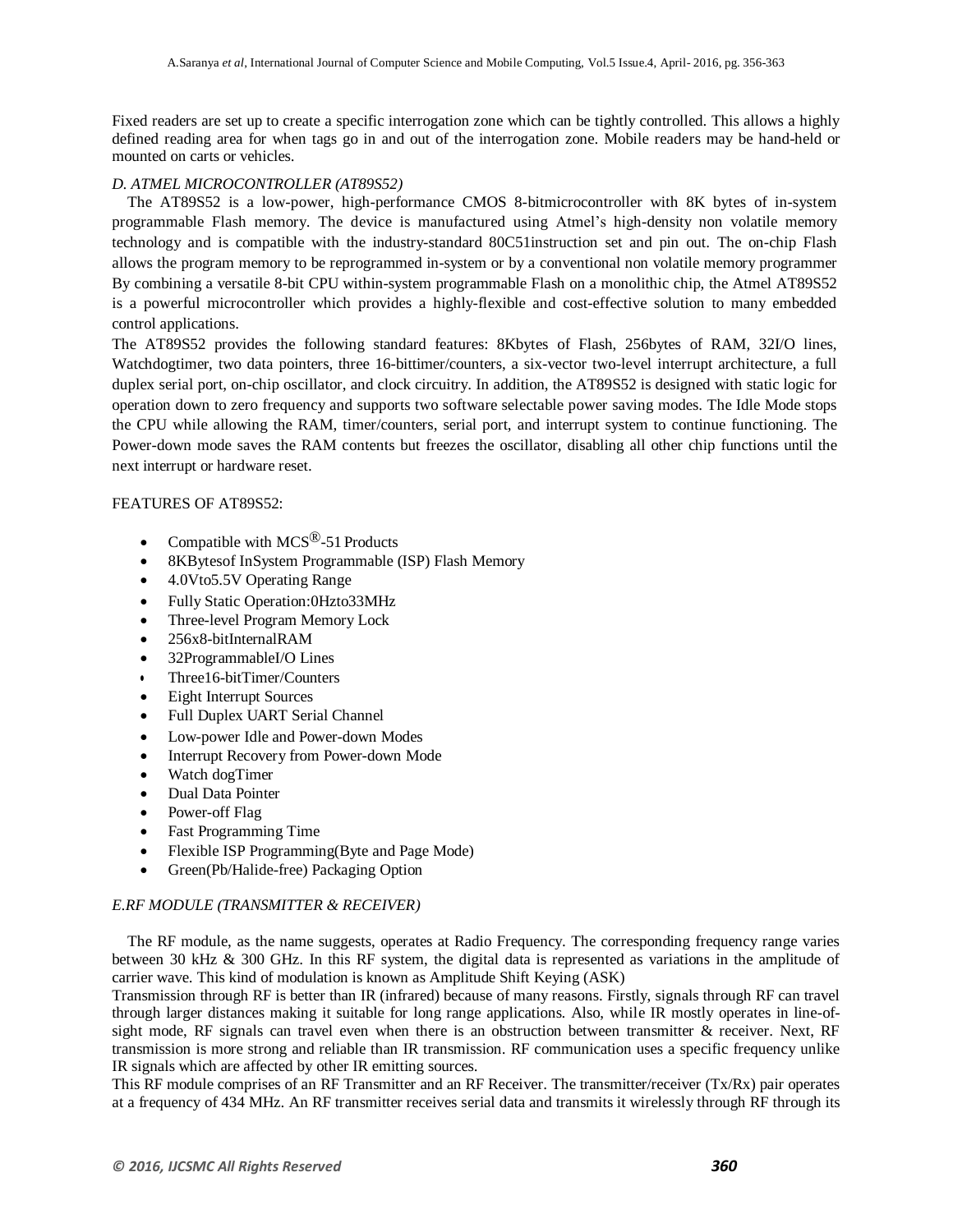antenna connected at pin4. The transmission occurs at the rate of 1Kbps - 10Kbps.The transmitted data is received by an RF receiver operating at the same frequency as that of the transmitter.

The RF module is often used along with a pair of encoder/decoder. The encoder is used for encoding parallel data for transmission feed while reception is decoded by a decoder. HT12E-HT12D, HT640-HT648, etc. are some commonly used encoder/decoder pair ICs.

| Pin<br>N <sub>0</sub> | <b>Function</b>       | <b>Name</b> |
|-----------------------|-----------------------|-------------|
|                       | Ground $(0V)$         | Ground      |
|                       | Serial data input pin | Data        |
| 3                     | Supply voltage; 5V    | Vcc         |
|                       | Antenna output pin    | $\Delta$ NT |

|  | <b>Pin Description: RF Transmitter</b> |  |
|--|----------------------------------------|--|
|--|----------------------------------------|--|

|  | <b>RF</b> Receiver |
|--|--------------------|
|--|--------------------|

| Pin            | <b>Function</b>        | <b>Name</b>     |
|----------------|------------------------|-----------------|
| N <sub>0</sub> |                        |                 |
|                | Ground (0V)            | Ground          |
| 2              | Serial data output pin | Data            |
| 3              | Linear output pin; not | NC <sub>1</sub> |
|                | connected              |                 |
| 4              | Supply voltage; 5V     | <b>Vcc</b>      |
| 5              | Supply voltage; 5V     | <b>Vcc</b>      |
| 6              | Ground (0V)            | Ground          |
| 7              | Ground (0V)            | Ground          |
| 8              | Antenna input pin      | <b>ANT</b>      |

# IV. EXPERIMENTAL ANALYSIS AND OUTCOME

 The child unit which is attached with the child dress, has a RFID card which will be activated when the child starts from the home to the school. If the child reaches the school and RFID card is being read by the RFID reader then no issues, the child is safe. In the case if the child doesn't reach the school on time and the card is not being read then the controller waits for some time and it sends information to both the caretaker in the school and also for the parents. The GPS module available with the child also gets activated and sends the location information to the parents mobile. The Fig.5 shows the position of the child by GPS module.



Fig.5 child position

The Fig.6 shows the module which is available with parents for receiving information. The GPS module can also be manually activated by the parents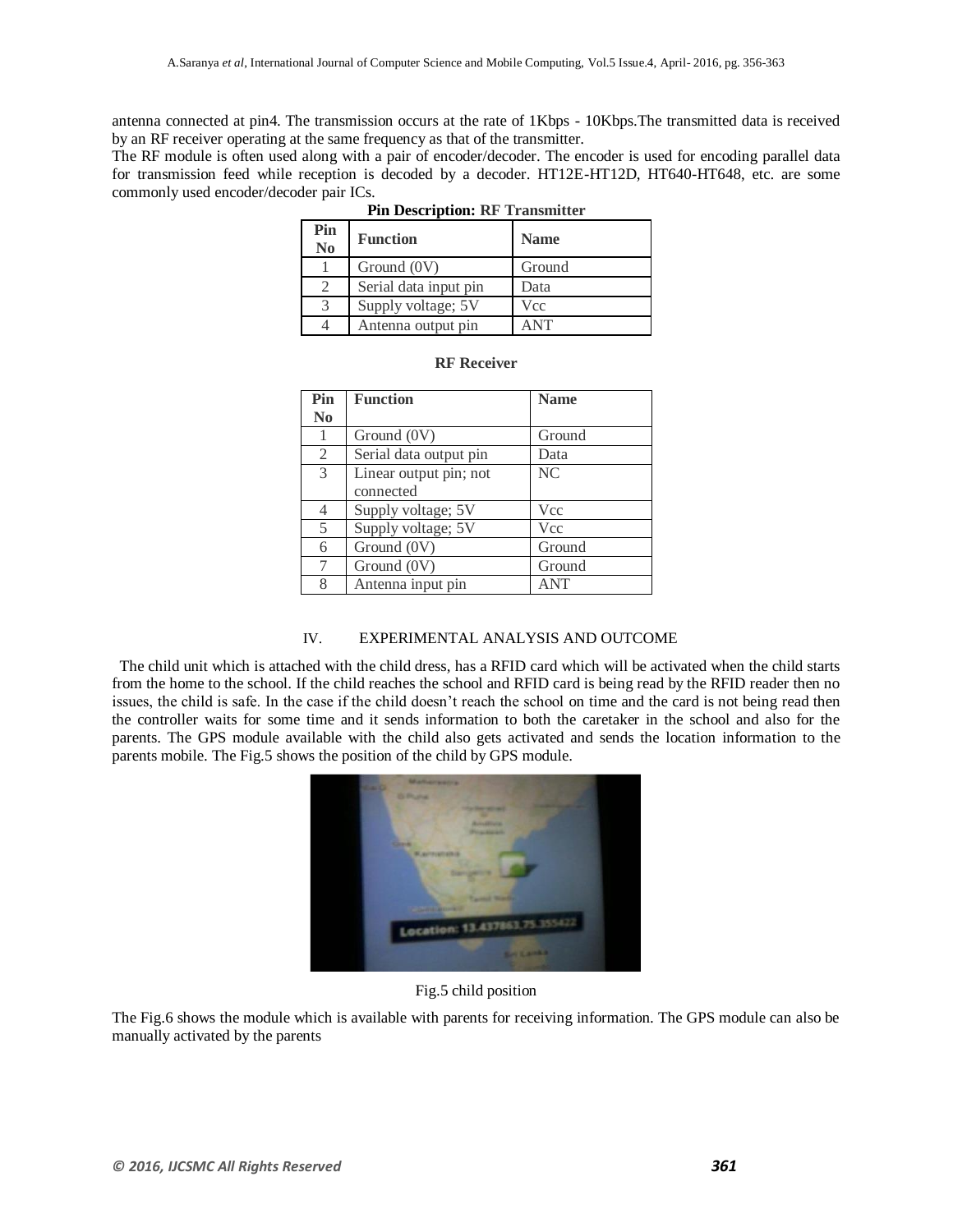

Fig.6 mobile unit

The home unit in which parents are noted , as already said the information regarding the child missing and position of child when the child is being missed will be received in the mobile unit which the parents have. The automatic and manual operation of GPS is done by this mobile which is handled and controlled by GSM module. The Fig.7 shows GSM module.



## Fig.7 GSM module

The school unit which has RFID reader to check the children availability. It maintains separated databases for all students. If the child is found missing it will automatically intimated to the caretaker whose is available at the school and also to the parents.

## V. CONCLUSION AND FUTUREWORK

This paper developed a ACM system which can improve children's safety. ACM enhances the safety of children respectively from preventing the children out of the guardian's sight and detecting whether children is in the safetyzones. ACM can meet the need of children to improve personal safety.

# **REFERENCES**

- [1] X. Wang, X. Pan, and H. Cong, "Children road traffic safety education effect evaluation based on multiplerepresentations,‖ In Proceedings of the 2011 International Conference on Management Science and Industrial Engineering, pp. 89-92,2011.
- [2] N.A.A. Bakar, A.N. Zulkifli, and N.F.F. Mohamed, "The use of multimedia, Augmented Reality (AR) and Virtual Environment (VE) in enhancing children's understanding of road safety," In Proceedings of the 2011